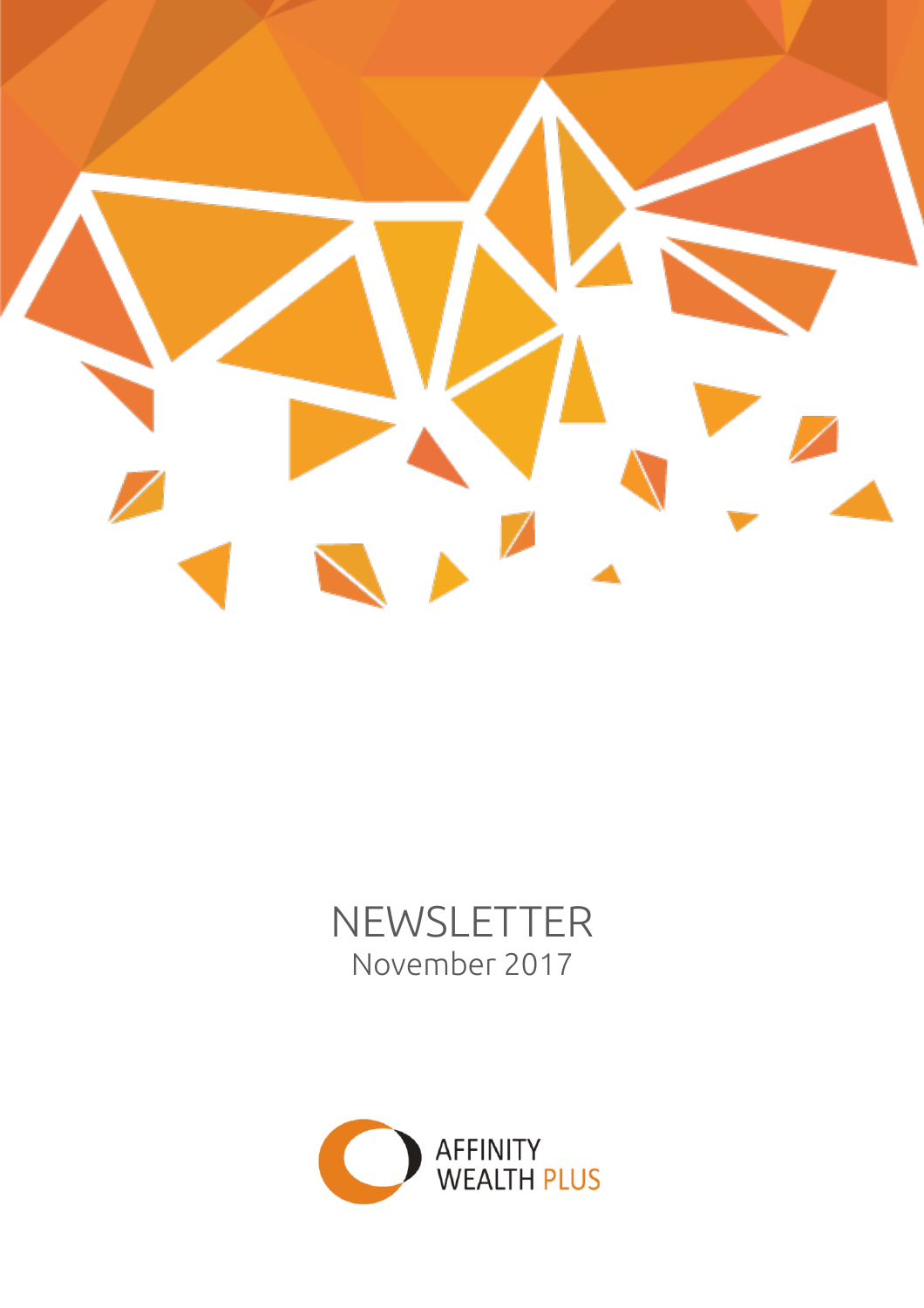# Introduction

Welcome to our November newsletter.

In this newsletter, we look again at the property and share markets, examining a recent reduction in auction clearance rates and what that might mean for demand across Australia's housing markets. We also explore the role of banks in the Australian sharemarket, using them to explain why the month of October was a good one for Australian shareholders.

We also reproduce two articles published on our website last month. Both discuss intergenerational financial planning, which was October's theme.

As ever, please let us know what you think of this newsletter and all of our other communications. As you look through our website, you will see that we invest heavily in providing useful, informative material to all of our clients. If there is something that you would like us to discuss, please let us know.

#### Did You Know… the month of November

November has always been an important month in Australian history. In 1880, bushranger Ned Kelly was hanged for killing three policeman. Exactly 38 years later, the First World War ended with 60,000 Australians among the dead. In happier news, in 1861 the first Melbourne Cup was run – on a Thursday. It did not move to the first Tuesday in November until 1875, by which time the race had already given rise to a public holiday for public servants and bank staff in Melbourne. Archer was the first winner, having walked to Melbourne from Sydney. Archer won again the next year – unsurprisingly becoming the first horse to win the race twice. Phar Lap won his one and only Melbourne Cup in 1930. In 2005, Makybe Diva became the first horse to win the race three times. Continuing the Melbourne theme, November 1956 saw the opening of the Summer Olympics, which was the first time that athletes lived in an athletes village during the games.



**Andrew Malins** 07 3725 6100 andrew@affinityplus.com.au www.affinityplus.com.au

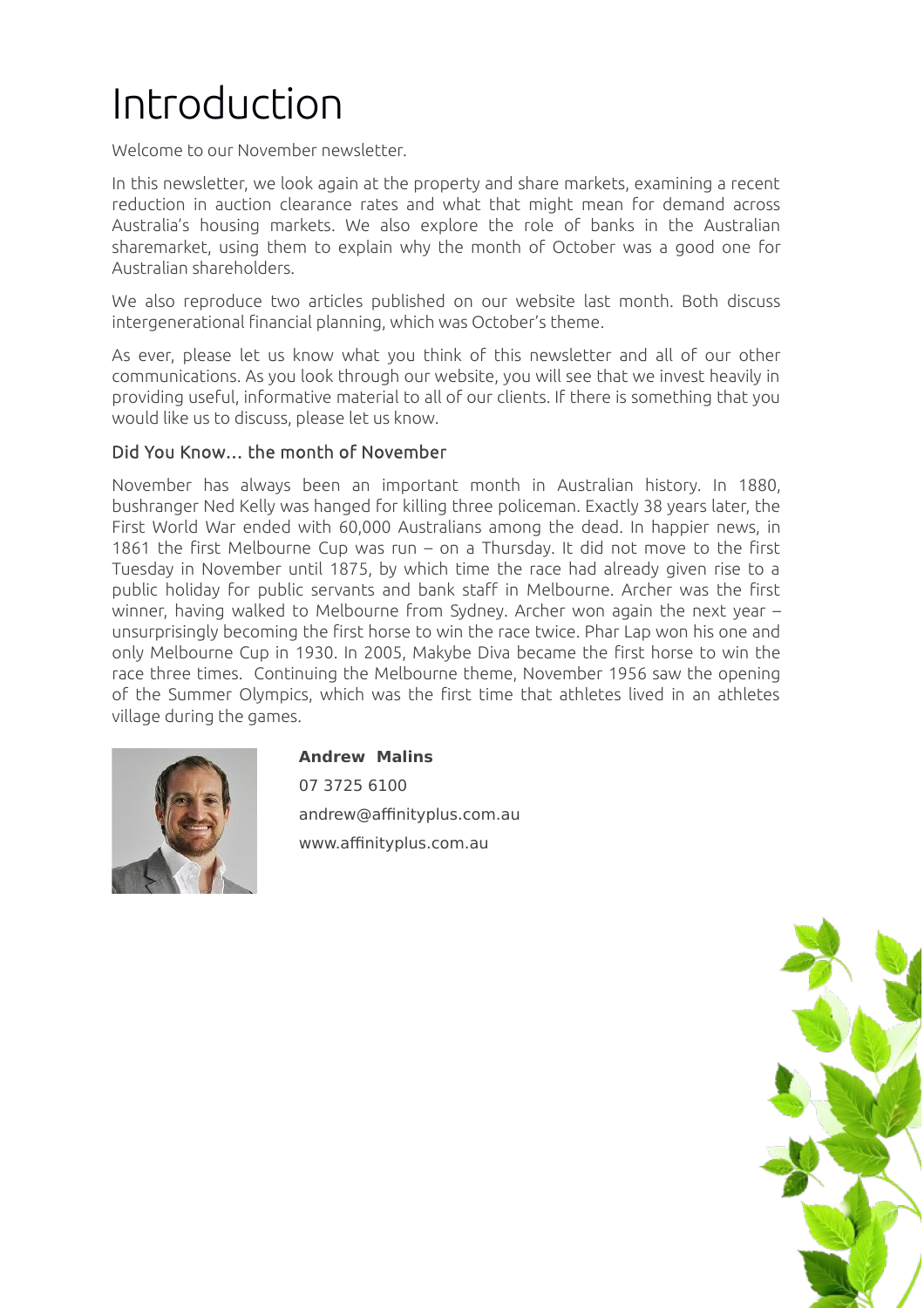## PROPERTY REPORT

Last month, we reported a small fall in house prices across the country, led by a fall in Australia's largest market, Sydney. October provided a few more indications that property markets might be cooling a little.



Property analysts Corelogic reported a fall in auction clearance rates for the September quarter compared to the previous June quarter. The National average clearance rate was 67.8% (capital cities only). This was down from 71.7% in the June quarter. Again reflecting the way its population dominates the national statistics, Sydney's clearance rate of 66.8% was a large driver of the fall.

That said, the Melbourne market actually had the highest number of auctions for the quarter, with just over 13,000 houses being offered for sale by this process. It's clearance rate was also the highest in the country, with 72.6% - consistent with our report last month that Melbourne's property prices continue to rise even while other capital cities show weakening property price growth.



The term 'clearance rate' refers to the number of properties sold during the actual auction. So, around one third of homes that went to auction did not sell at that auction. Where a property is 'passed in,' or not sold at the auction because no

one has offered a price acceptable to the vendor, in most places the process is then for the vendor to negotiate with the highest bidder from the auction. However, there is no rule that prevents the vendor from also negotiating with anyone else.

So, a property that does not sell at auction basically becomes one being sold by private negotiation.

Real estate agents typically love auctions. This is not necessarily because auctions will get the



highest price - it has a lot more to do with the free advertising that an entertaining auctioneer achieves for his or her real estate agency. Remember, the typical real estate advertising board devotes at least as much space to advertising the real estate agency as it does to advertising the home. Indeed, calling this advertising free is probably a misnomer: typically, the vendor *pays* the auctioneer to conduct the auction.

There is no hard and fast rule that selling a house by auction leads to higher or lower prices. In 2015, Corelogic conducted an analysis of private and auction results in various suburbs of Melbourne. They concluded that auctions achieved higher prices in most suburbs, but not all. Of course, these were also suburb wide results - it is not actually possible to compare whether a specific



property would achieve a better price being sold by one or the other method.

Regardless of whether auctions are the best method for selling a home, it is generally accepted that auction clearance rates are

an indicator of demand in the market. Where demand is higher, clearance rates are higher. So, falling clearance rates do indicate shrinking demand - although as we reported last month, that is not necessarily translate into lower prices, so much as lower price *growth*.

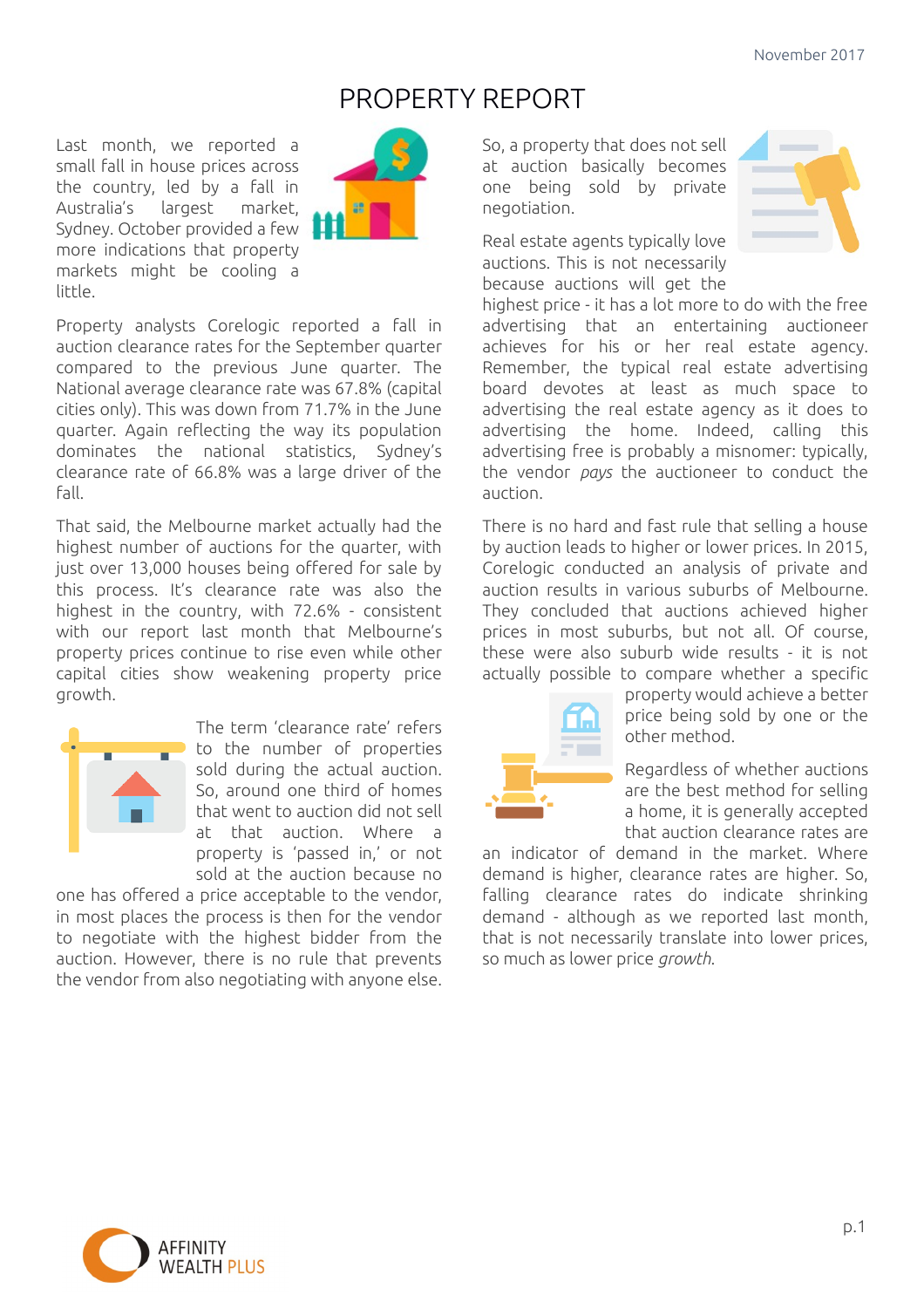### Share Market Report

October was a good month for the sharemarket - provided that you bought your shares beforehand. The market rose around 3.5% for the month, with the increase being relatively steady across the month. In fact, the market finished higher on all but four days during the month.



You can see all this in the following graph (thanks, Google and Yahoo!):

Google Finance - Yahoo Finance

If you were following the media during October you would have seen that it was the 30 year anniversary of the 1987 stock market crash. Unsurprisingly, many media articles ran under headlines such as "could we see another October crash."



Interestingly, October has generally been a positive month in the Australian market. This is in part because most Australian companies report profits in September - and declare the dividends that they will pay later

in the year. 40% of the Australian sharemarket is dominated by banks and other financial institutions. Australia's banks are incredibly well incorporated into the general economy, which means that being a bank is not a long way short of owning a license to print money. Think of the rise of 'tap and go' infrastructure throughout Australian retailers. This technology is incredibly convenient and so it has quickly become very popular - to the point that more than half of all retail transactions are now performed electronically. Every time such a transaction takes place, a bank earns a fee.

And that is just with retail. Think of all the other ways that money changes hands in our economy (online banking and direct debits being two predominant methods). Almost all of them involve a bank, and people are willing to pay a small bank fee for the convenience and security that electronic transacting provides.

So, in September, banks typically report



substantial profits and significant dividends. These dividends are payable in the following months, which often (but not always) sees significant buying push share prices higher.

Generally, the outlook for the Australian economy is a positive one. In August, the Reserve Bank reported that it expects annual growth of around 3% per year in the next few years. This is ahead of inflation, meaning that Australia will generally become wealthier. Given that all economic activity adds to banks profitability, this positive outlook is transferring itself into our sharemarket in the form of higher prices.

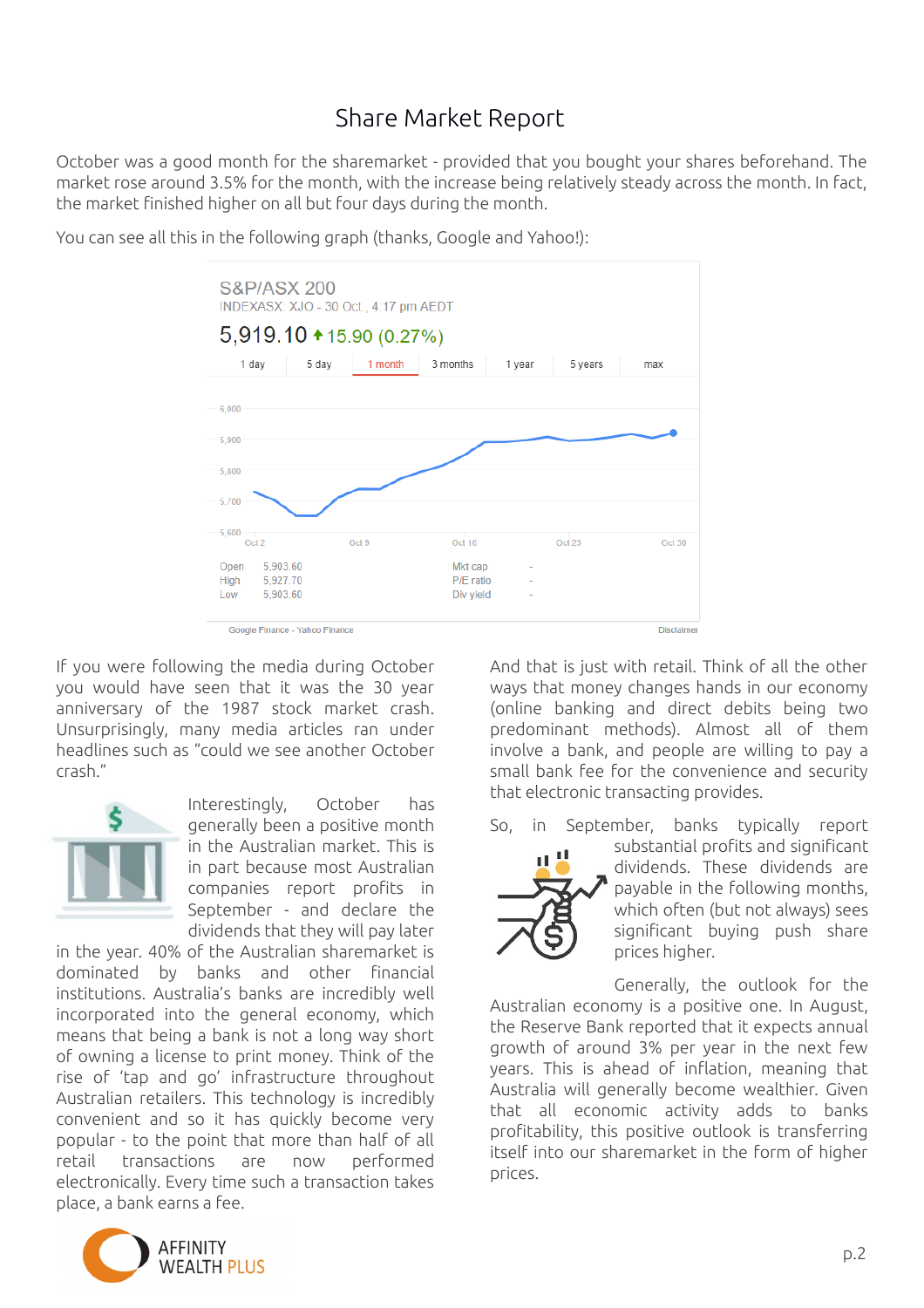Some analysts would say that Australia's banks still look cheap. For example, in early October the ASX reported the following dividend yields for various Australian banks (the growth in prices during October will have reduced these slightly):

| Bank                        | Yield         |
|-----------------------------|---------------|
| National Australia Bank Ltd | 6.3% franked  |
| AMP                         | 5.95% franked |
| Bendigo And Adelaide Bank   | 5.94% franked |
| <b>Bank of Queensland</b>   | 5.9% franked  |
| Westpac                     | 5.85% franked |
| <b>Commonwealth Bank</b>    | 5.62% franked |
| AN7                         | 5.43% franked |

The average dividend yield in the Australian market is typically between 4 and 4.5%. Remember, these companies and a few others like them constitute 40% of the Australian market. So, any broad-based investment into the market will have a strong representation of these companies.

Of course, it is now November and we need to be careful that we don't try to buy last month's sharemarket result. What these figures really underlie is that a broad-based exposure to the Australian sharemarket is likely to remain a good investment into the future. This is particularly the case if the two predominant forms of risk specific risk and timing risk - are managed as effectively as possible

.

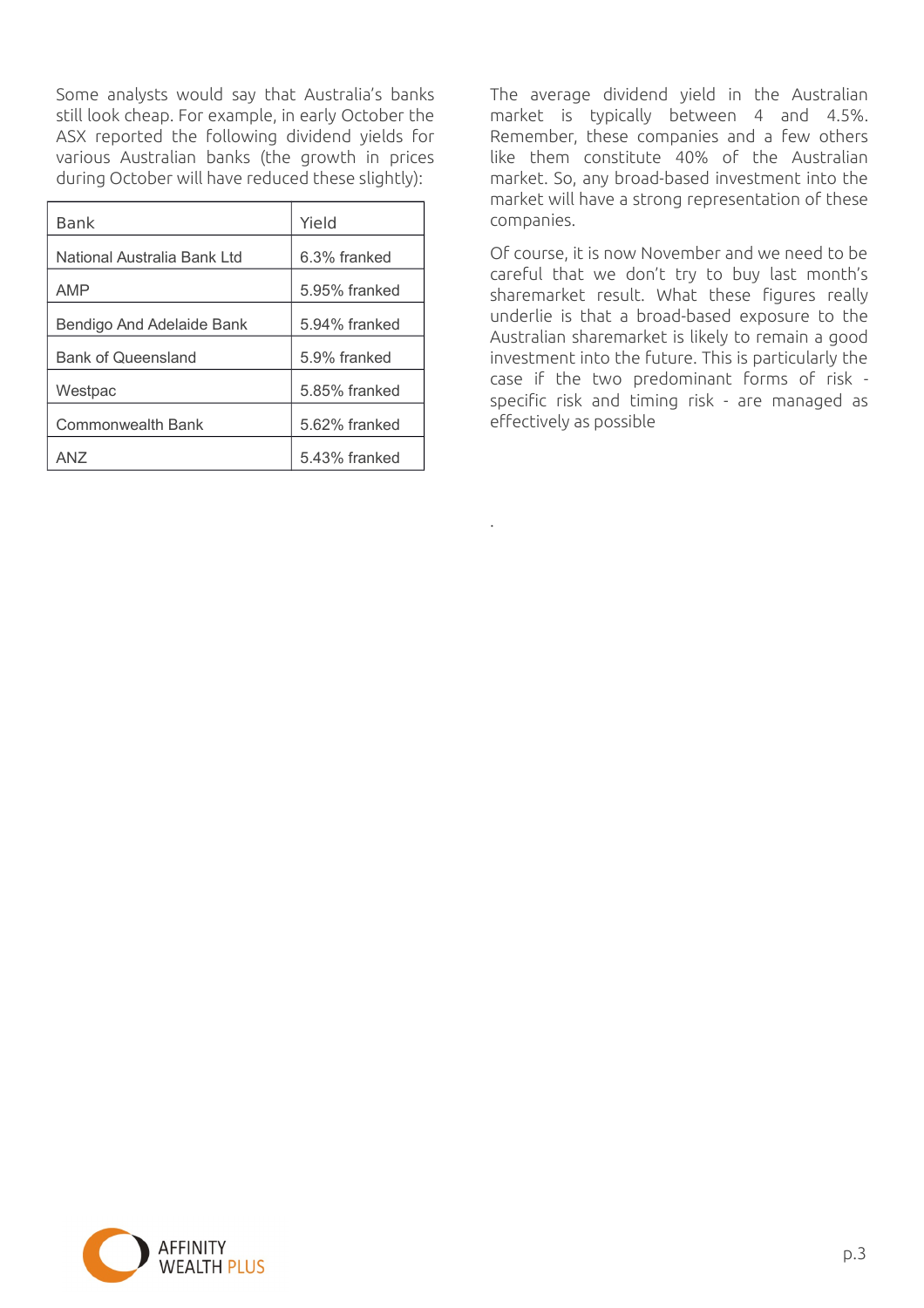## Helping Adult Kids Buy Homes

*First published on our website on October 6, 2017*

Through no fault of their own, younger Australians are finding the housing market hard to enter. At the same time, their parents and grandparents are doing very well if they own a home. There is no point in waiting for an inheritance: the average age for receiving one of them is mid-50s. So, how can older Australians help their younger relatives get into their own home – and live near enough to visit often?

Here is a troubling statistic: in the eight years from 2006 to 2014, the wealth of Australians aged between 65 and 74 increased by an average of \$200,000. That



sounds good. But the wealth of Australians aged between 25 and 34 decreased on average over the same period. (source: the Grattan Institute).

This increase was entirely due to older people being more likely to own homes – and more likely to own those homes outright (that is, with no debt) – than their younger counterparts.

Unfortunately, in many places, since 2014 the differences have simply gotten worse, as house prices continue to rise. While older people probably enjoy the fact that their wealth is increasing through no effort of their own, 80% of people are parents. This means that most older Australians have children and grandchildren who may be struggling to buy a home – and perhaps especially to buy a home near grandma and grandpa.

Of course, eventually those children and grandchildren will inherit the wealth that is currently 'stored' in their older relatives' family homes. However, as people live longer, inheritances happen later in the life of the recipient. The average recipient of an inheritance is aged in their 50s. So inheriting money, unless it is from a grandparent, does not really help younger Australians enter the property market.

What's more, there is an inherent problem with inheritances: the older person has to die before they happen! The good news is that there are things that older Australians can do to assist their younger relatives to enter or move up within the property market. Strategies include things like the following:

- Buying a home in conjunction with an adult child, either as joint tenants or as tenants in common;
- Guaranteeing a loan to assist an adult child to buy his or her own home;
- Allowing some personal savings to be used to offset the younger generations' debt (there are a few ways to do this, depending on what a particular lender's processes are);
- The older client simply gifting some money to the adult child; or
- The older client making a 'soft loan' or a 'normal loan' to the adult child.

Each of these strategies have advantages and disadvantages. These advantages and disadvantages are too detailed for us to discuss them properly in a blog article such as this. But where an older person wishes to assist, then some combination of the above strategies can be very useful.

When selecting a strategy or strategies, what always needs to be borne in mind is what might happen in the future. An obvious thing that needs to be



planned for is the younger person's relationship ending and a division of property needing to occur. Working backwards from an event like this, it becomes very important to structure the assistance appropriately so that the family's wealth remains as intact as possible.

If you would like to discuss how older generations can assist the next generation to purchase decent family home, please get in touch with us. Assisting young people to get started – and helping older people share their wealth with younger family members safely and intelligently – is one of the great pleasures of our work

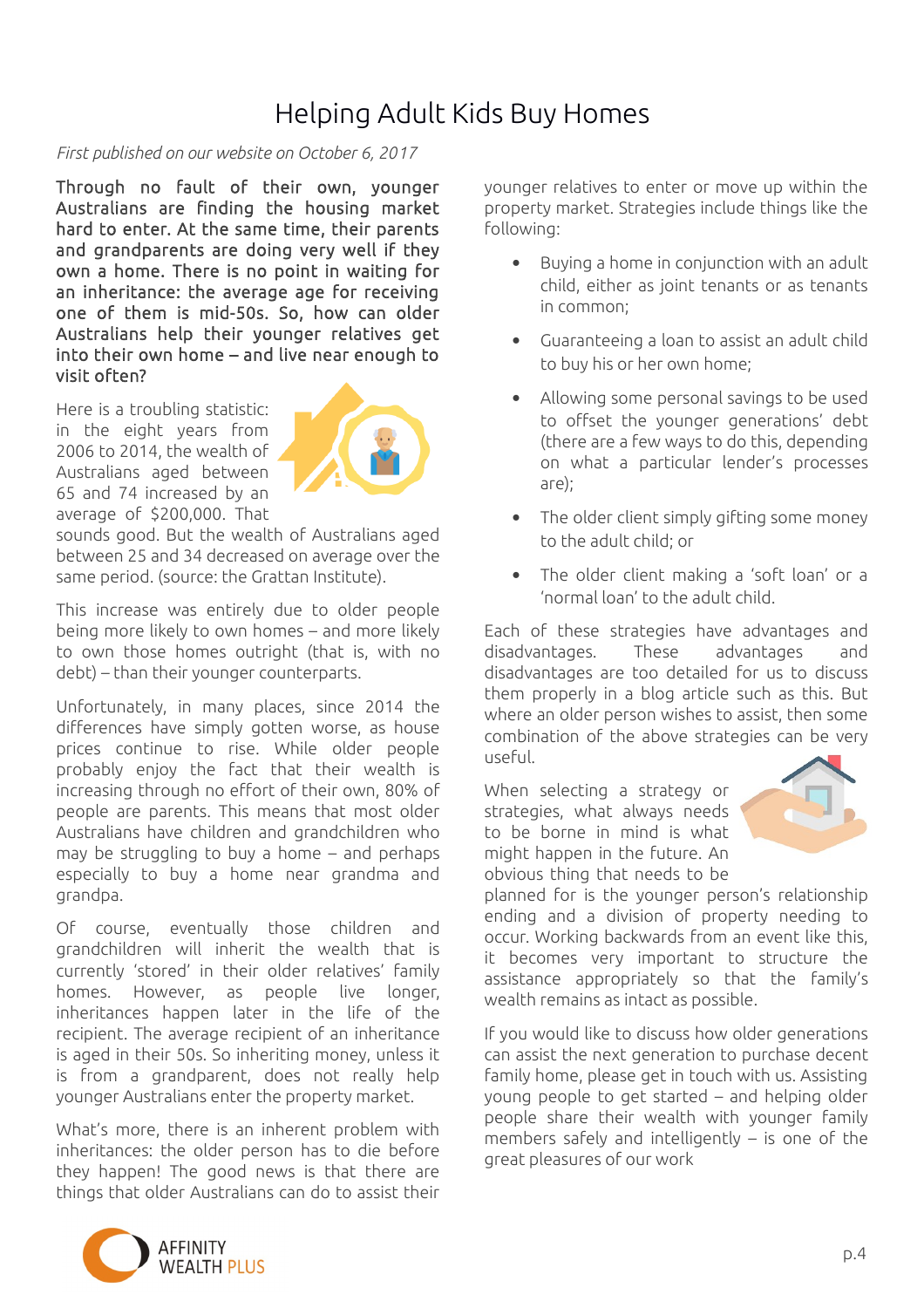## Teaching Kids About Money

#### *First published on our website on October 2, 2017*

One of the things we most enjoy is helping people manage wealth across the generations. Most of our clients are working hard to give their kids (or their grandkids) a good start in life. So it makes sense that we teach those kids how to manage their money well. Here is our guide to doing just that.

This week we continue our theme of intergenerational financial planning. We turn our attention to the very young members of your family.

Unfortunately, the school system is not that great when it comes to teaching kids about managing money. So, if you have kids of your own, teaching them how to manage their money is your job. We want you to enjoy your parenting, and we want your kids to enjoy managing money. So here are our top tips for teaching kids about money.

Understand that they are watching you. Managing money is not just about words and numbers. Many things affect whether a person manages money well. These include things like temperament, personality – and whether people learn to spend money in order to feel better. (Retail therapy, anyone?)

Guess where kids learn about this 'emotional' side of managing money? By watching their folks at very close quarters for the first couple of decades



of their lives. Like it or not, your kids will grow up to be very similar to you and their other parent. So the absolute best way to teach kids to manage their money well is to manage your own money well.

If you are not great at managing money yourself? Learn! It's fun, very useful and your kids will thank you for it one day.

Don't bother with kids' savings accounts. Many people (grandparents can be the worst) set up specific savings accounts for kids when they are born. These accounts usually pay virtually no interest – making them just about the worst place for the family to put money. Think about it: mum and dad are paying 5% (after tax) on their mortgage while junior is earning at most 1.5%

(essentially also after tax) on their savings account. That makes no sense. Put the money into mum and dad's mortgage (or an offset account) and help the family be wealthier.



Let's say the grandparents get

together and give \$1,000 to a newborn baby. If mum and dad repay \$1,000 off a loan with an interest rate of 5%, then they will save \$1,653 in interest by the time bub turns 20. If bub invests it at 1.5%, he or she will make just \$340 over the same period. Repaying the mortgage is almost 5 times better.

Remember what we said about the kids watching you? Well, don't let them watch the family do something dumb. Manage the money well and when the time comes, explain your thinking to the kids (see our last tip below).

And hold off on the savings account until the kids are old enough to make sense of them. Until then, let them handle cash.

Let them blow a little bit now and learn how bad that feels. The other problem with savings accounts for really young children is that the money is in an account that the kids can't touch. The thinking is that, if the kids can't touch it, they will become automatic savers.

That is not actually correct. If the kids can't touch the money, then they are not actually saving it. (That is why compulsory super gets 'locked up' until you retire).



Learning to save means actively *deciding* not to spend. You can only *decide* not to spend if spending is an option. So, the money needs to be available to be spent if the kids are really going to learn how to save. And if spending is an option… then blowing it is an option as well. All kids will blow some money at some stage. Don't worry when they do. Let them feel bad – and don't bail them out!

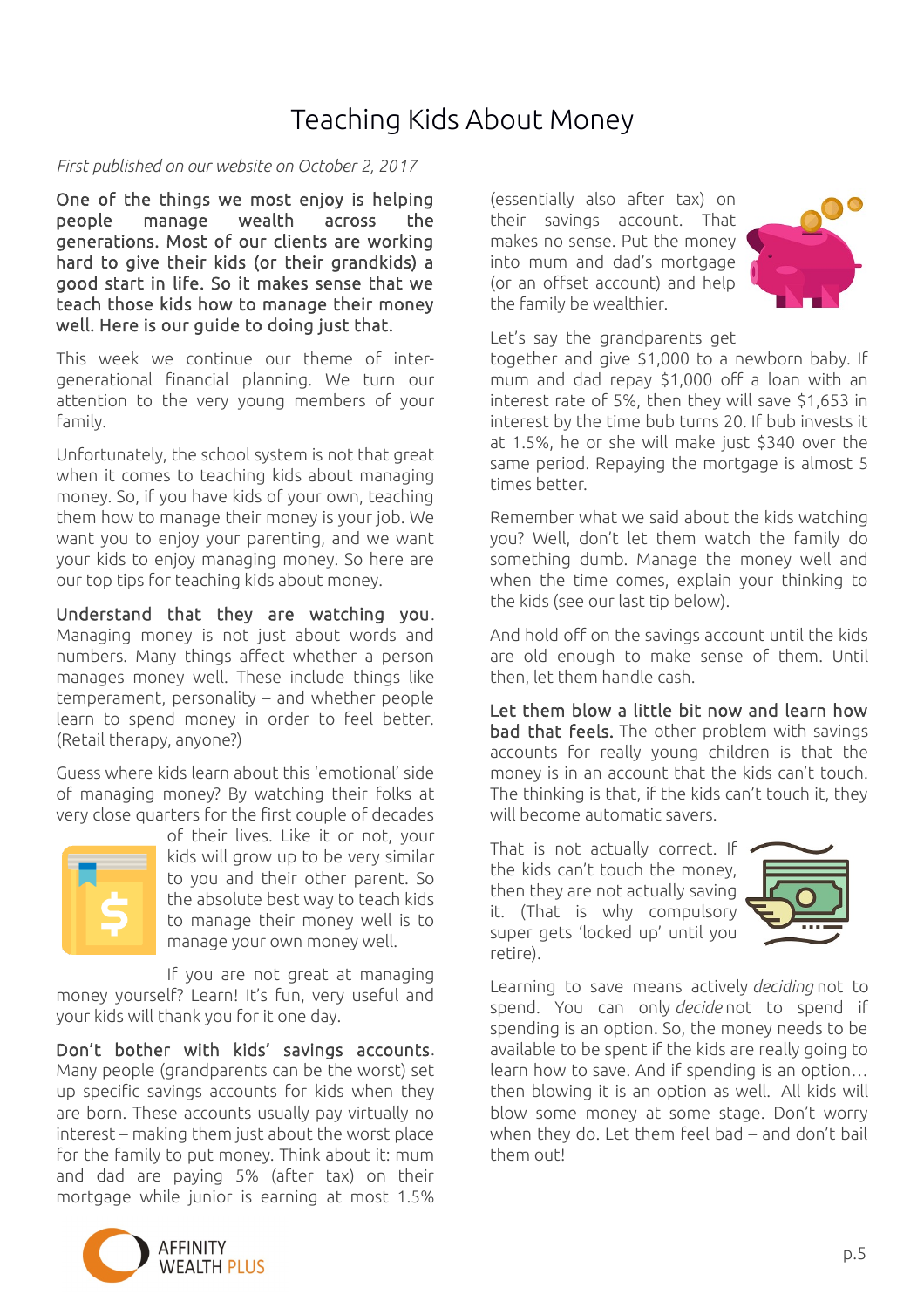After all, feeling bad is a great teacher. Letting the kids feel a little bit bad now is better than letting them feel very bad later in life – when they blow a much bigger amount.

Let your older kids sell stuff second hand. This is a great tip for getting kids to look after things of value. Things like school text books, uniforms

etc can often be sold secondhand online. The better the condition, the higher the price. So, if you want your kids to look after their stuff, let them sell the stuff and keep the cash when they no longer need them.



There are a number of benefits here. One is that the kids are encouraged to think long term – what I do in February will have an impact on my cash flow in November. This is a really important lesson to learn (especially if they ever end up running their own business).

If you can get your kids thinking in terms of months and years ahead, you are 75% of the way there.

Secondly, if they look after their things, they will be less likely to need to buy replacement things.

Tell them you can't afford something. (Even if you can). There is nothing wrong with kids learning that there is a limit to what can be afforded. Kids are growing up in a consumer



society that tells them to buy all the time. There is nothing wrong with learning that they can't afford everything. So telling kids that you can't afford something won't bruise them – it will liberate them.

You do need to contend with your own 'peer group pressure' here. Who likes to admit that they can't afford something? But try it. And recommend it to your friends as well. It might liberate them too!

If you will pardon the French, comedian George Carlin is credited with pointing out that "We buy sh\*t we don't need, with money we don't have, to impress people we don't like." Not a great lesson to teach our kids.

Buy quality. The flipside of not buying "sh\*t you don't need" is buying quality things that you do need. So, if something is a genuine need, like good food or a safe car, then buying the best quality you can afford is a great lesson. Very often, in the long run, the better quality thing lasts longer and ends up costing less anyway. That great deal on a car that turned out to be a money pit (and a health hazard)?

Remember, no one ever saved a lot of money buying home brand jam. If you are going to buy jam, buy the good stuff. But if you don't need the jam…

Put up a no junk mail sign and watch the ABC. OK. This might sound a bit extreme. But kids are bombarded with messages to buy things. McDonalds sponsors Little Athletics, for goodness sake.

Some estimates are that kids see 10,000 TV ads during their childhood. This is a lot of messages telling them to 'buy.' So, think about how you can give your kids a break from relentless messages to spend that commercial media gives them.

Remember, for a lot discretionary spending, out of sight means out of mind.

Maybe Netflix is a happy compromise. No ads.

Teach them their reading, writing and arithmetic. 'Financial literacy' is a buzzword these days. But financial literacy is really just a combination of two more basic skills – everyday numeracy and everyday

literacy. Trust us, if kids are good at maths, this will translate to understanding money.



If they are not good at maths, work on it. And use money to teach them.

Explain. Explain. Explain. Talk to your kids about money. Explain that you have a mortgage and what that means. Explain when the media announces a famous personal declaring bankruptcy. Explain how taxes work. Explain how credit cards work when you are 'tapping and going' at the supermarket.

Explain big things about money and small things about money. Teach the kids that marketing can be sneaky. Tell the kids that it costs the cinema the same amount to make a small or a large popcorn. The cost of making the popcorn is

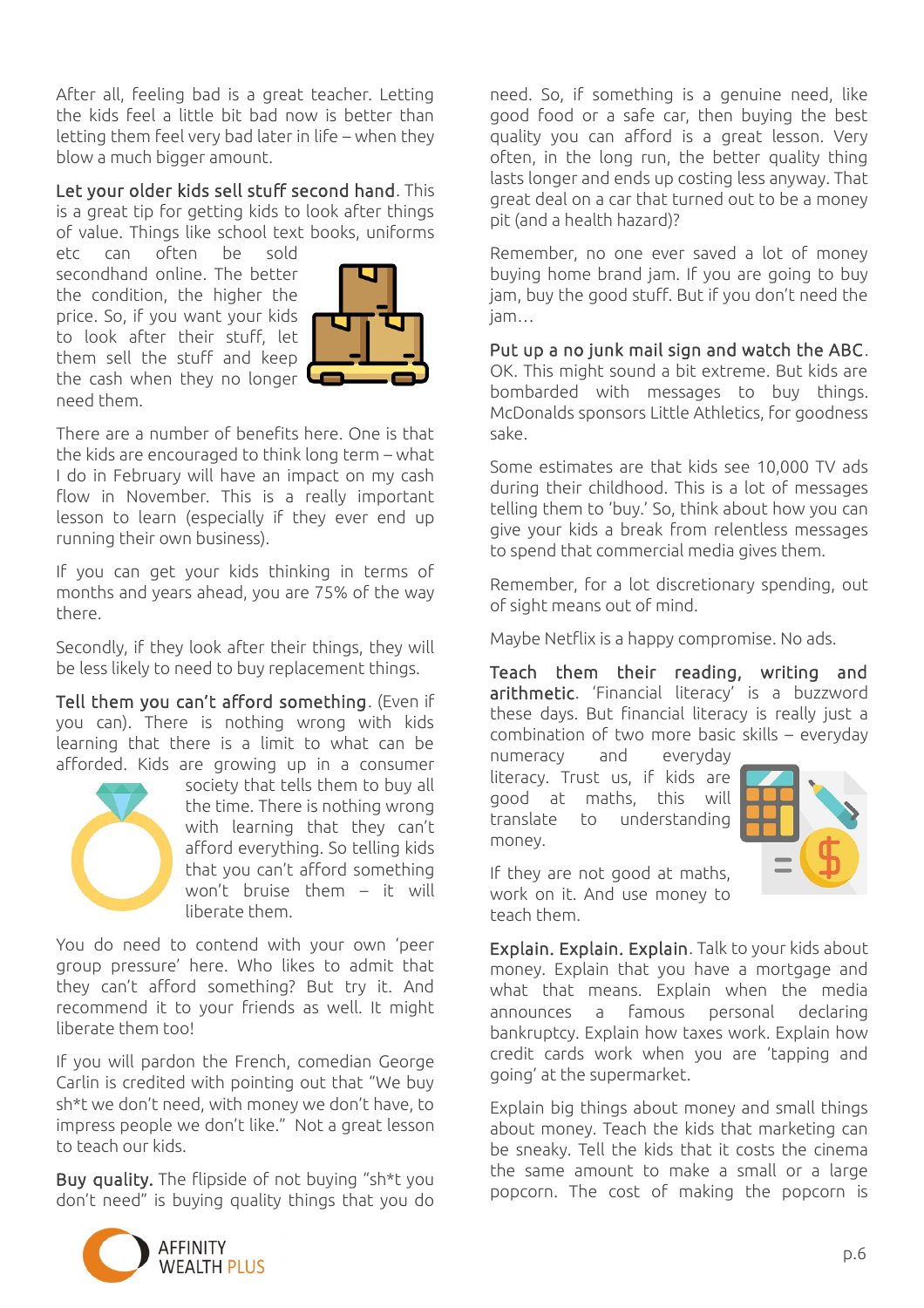basically nothing. But by offering two prices, the cinema gets to sell something 'small' to people with a little bit of money and sell something 'big' (and more expensive) to people with more money.

You knew that, didn't you?

Do you have your own tips? There might be some things that you have come across yourself that have helped you teach your kids. Please let us know – we would love to hear about them